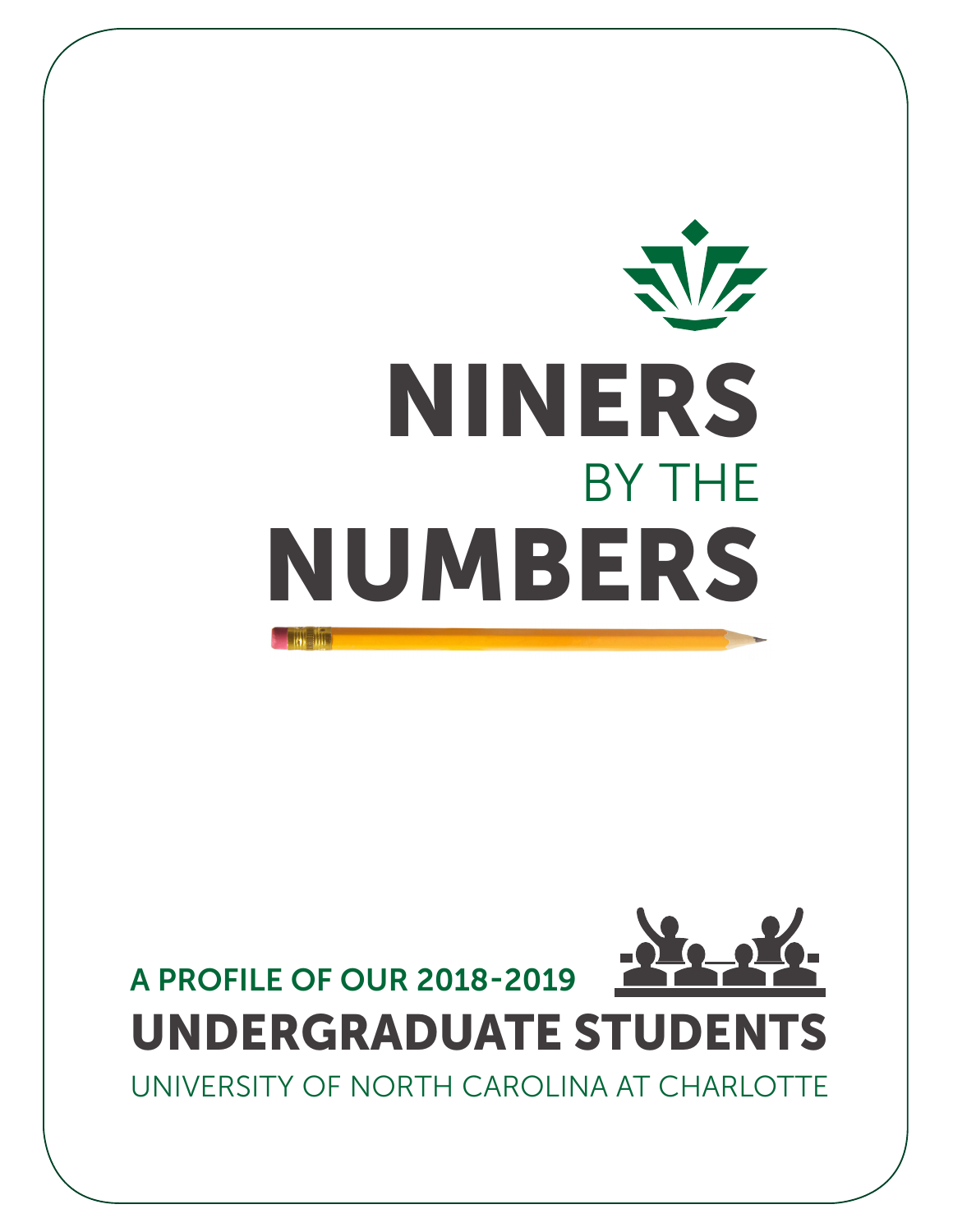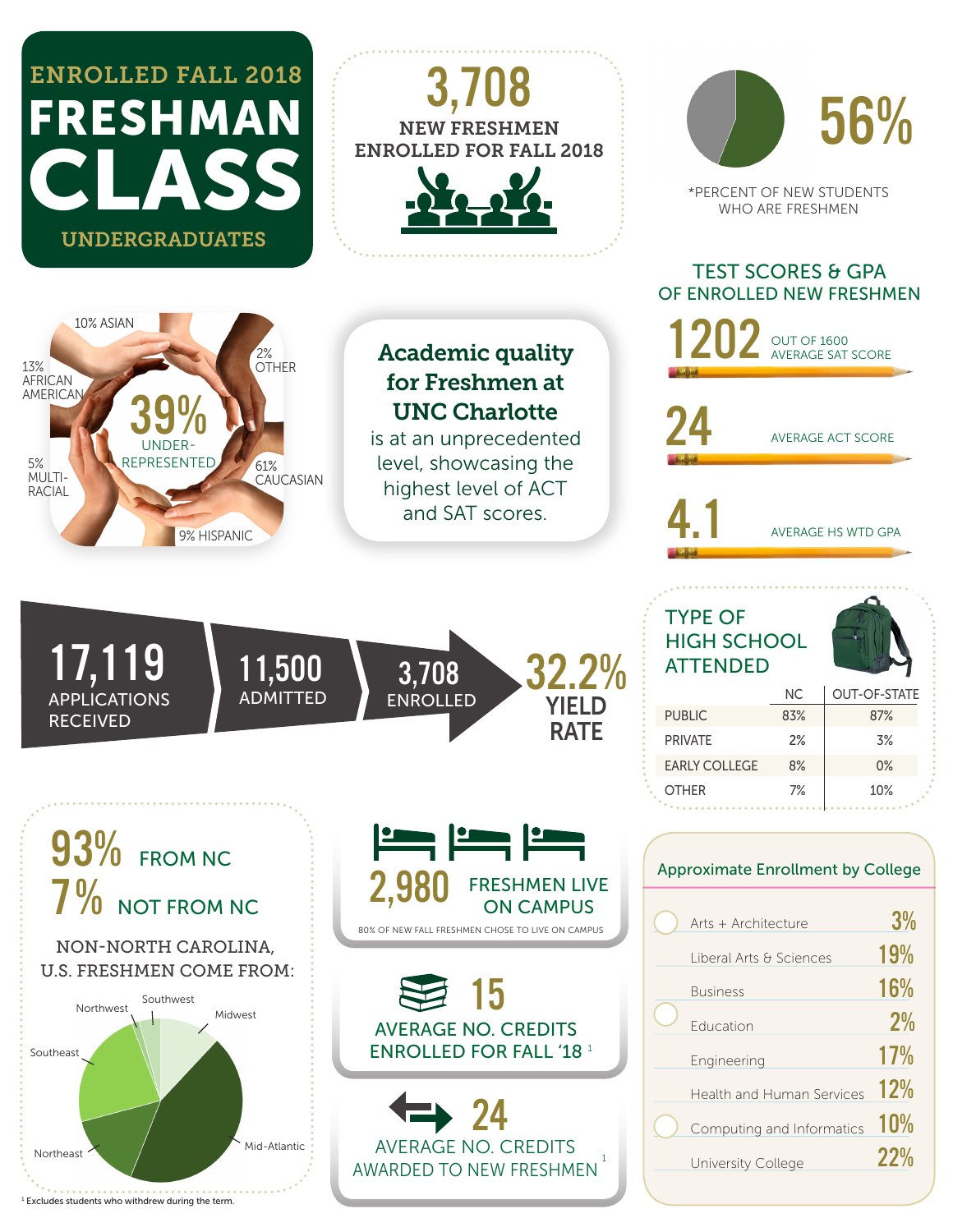

<sup>1</sup> Excludes students who withdrew during the term.